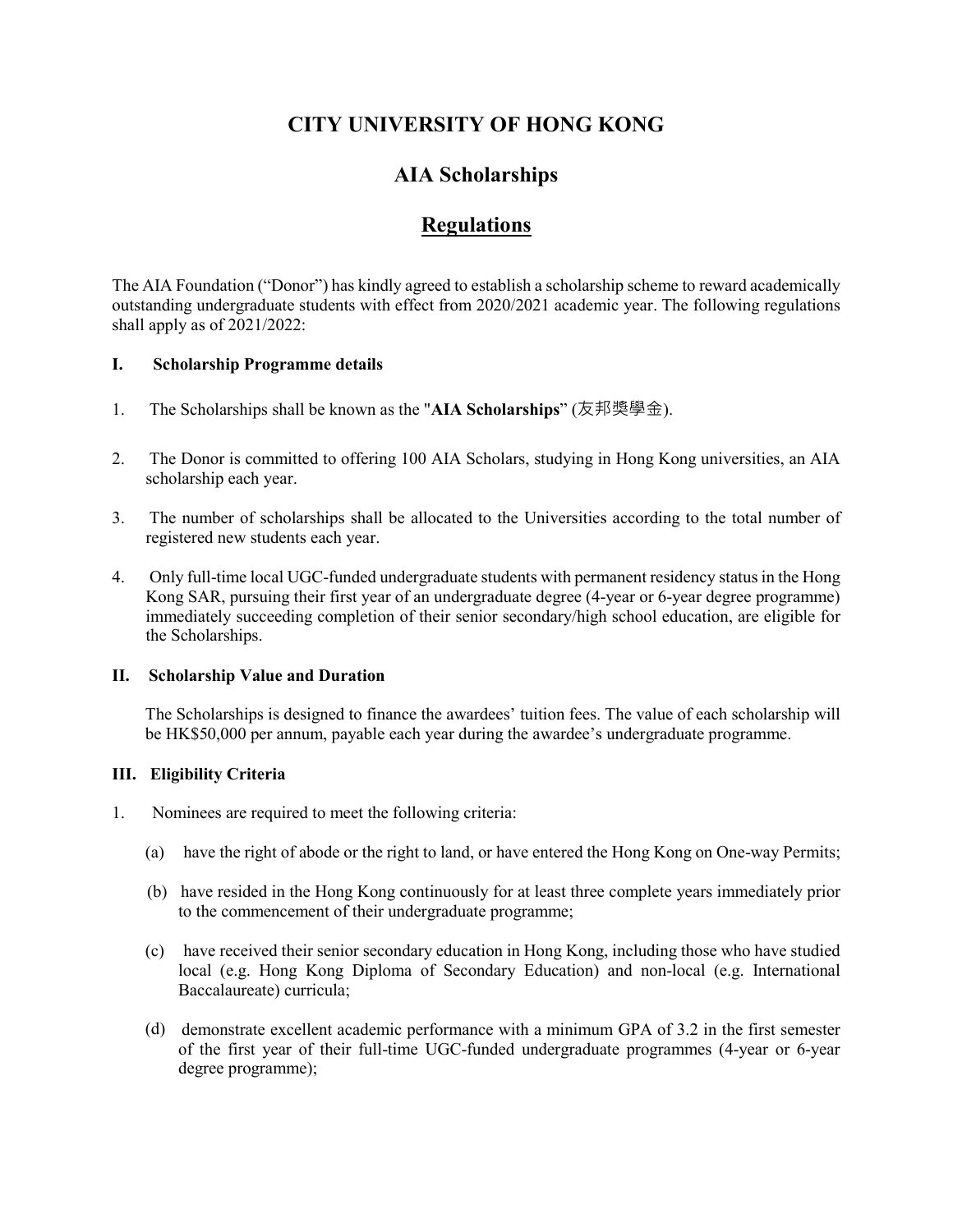- (e) demonstrate a record of community service or charitable work, undertaken prior to their application for the Scholarships;
- (f) have a good conduct; and
- (g) must not hold other scholarships to cover the tuition fee concurrently for the same academic year.
- 2. The Scholarships shall be awarded primarily on academic merit and participation in community services or charitable work. Where candidates are of equal merit, priority will be given to students with proven financial needs and who would not otherwise have the opportunity to pursue a university education.

Indicators of proven financial need include, but are not limited to:

- (a) being recipients of Hong Kong Government Grants/ loans; and/ or
- (b) being from families who are recipients of Comprehensive Social Security Assistance ("**CSSA**").
- 3. The Scholarships are renewable throughout the awardees' registered undergraduate programmes, subject to the fulfilment of the following requirements:
	- (a) continued study within the indicative programme duration at the University;
	- (b) achievement of a minimum CGPA of 3.2 by the end of Semester B each academic year;
	- (c) participation in community services each year; and
	- (d) continue to be recommended by the University.
- 4. In the event of not meeting the Scholarship Renewal Criteria, a grace period of one semester will be granted. The Scholarships will be terminated, and no further payments will be made to students who fail to meet the Scholarship Renewal Criteria before the end of the grace period. The final decision in relation to eligibility of the awardee to continue to receive the Scholarships will be made by the Donor.
- 5. If the awardee takes study leave in a semester or academic year within the Scholarship Term, the scholarship payment for that year will be deferred until he/she resumes study in the following academic year. The awardee will be required to meet the Scholarship Renewal Criteria prior to his/her study leave and obtain approval for his/her study leave from the University. The decision to defer the scholarship payment will be made at the discretion of the Donor.

#### **IV. Nomination Procedures**

- 1. The Student Development Services shall invite nominations from College of Business, College of Engineering, College of Liberal Arts and Social Sciences, College of Science, Jockey Club College of Veterinary Medicine and Life Sciences, and the School of Creative Media, School of Data Science, School of Energy and Environment, and the School of Law. The allocation of awards is on the basis of the distribution of student population amongst Colleges and Schools of the year.
- 2. Nominations from the Colleges/ Schools shall reach the Student Development Services by mid-February each year. The awards shall be made when the approval is sought from the Donor.